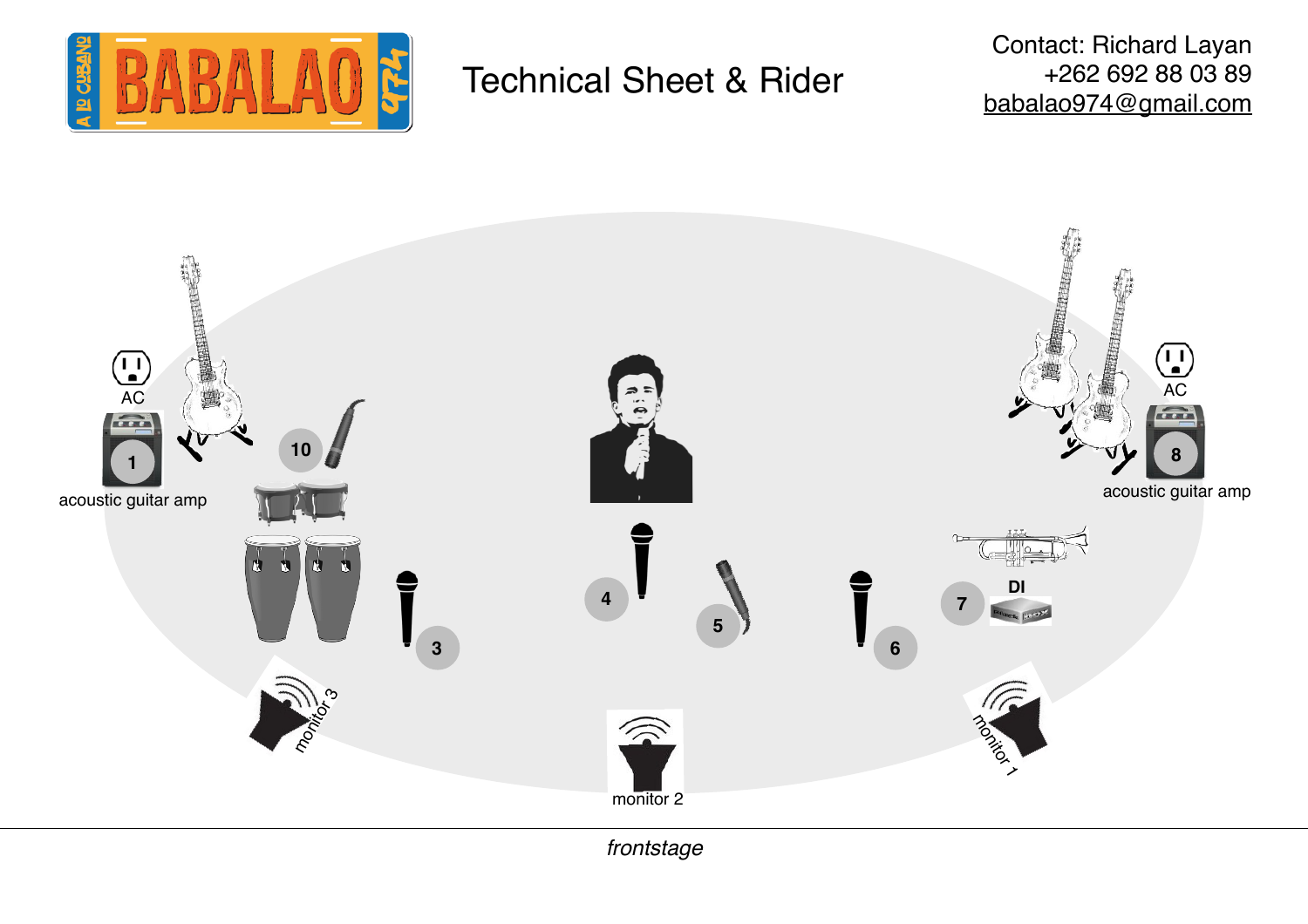

# Technical Sheet & Rider

## **Input Patch List**

| #              | <b>Instrument</b>       | Mic type / model*                                | <b>Power</b> | <b>Stand</b> |
|----------------|-------------------------|--------------------------------------------------|--------------|--------------|
| 1              | Acoustic guitar amp     | 2 channels (bass + steel guitar)                 | AC           |              |
| $\overline{2}$ |                         |                                                  |              |              |
| 3              | <b>Bass Voc</b>         | Shure SM58                                       |              | н            |
| 4              | Lead Voc                | Shure Beta87A*                                   | $+48V$       | н            |
| 5              | Percussions             | Shure SM57                                       |              | L            |
| 6              | <b>Backing Voc</b>      | Shure SM58                                       |              | н            |
| $\overline{7}$ | Trumpet/<br>Fluegelhorn | DPA 4099T <sup>**</sup> => DI Box                | $+48V$       |              |
| 8              | Acoustic guitar amp     | 2 channels (tres + nylon guitar)                 | AC.          |              |
| 9              |                         |                                                  |              |              |
| 10<br>14       | Percussion set          | Shure DMK52-57 (congas, bongos,<br>foot cowbell) | $+48V$       |              |
| 15             |                         |                                                  |              |              |
| 16             | <b>Talkback</b>         | Shure SM58                                       |              |              |

\*We are able and ready to adapt to any equivalent equipments.

\*\* We provide this equipment.

# **Stage Requirements**

- 3 monitors
- 2 conga stands
- 2 AC outlets
- 1 drum throne
- 3 guitar stands
- 1 tall stable bar stools without arms

# **Backline\***

- 2 acoustic guitar amps (Fishman LoudBox 60, AER, Shertler David, or equivalent)
- 2 LP congas + 2 LP bongos + 1 foot cowbell

# **Audio Mix Requirements**

(For performances without Babalao technician)

- Standard clear vocal sound with reverb
- Reverb on trumpet/fluegelhorn and on guitars
- No effects on bass vocals
- Musicians require stage access of at least ½hr for soundcheck (max. 45mn)
- Our technician (if present) require access to stage and control booth at least 1hr prior to performance

## **Merchandising booth**

• 1 table covered with black sheet and 1 light